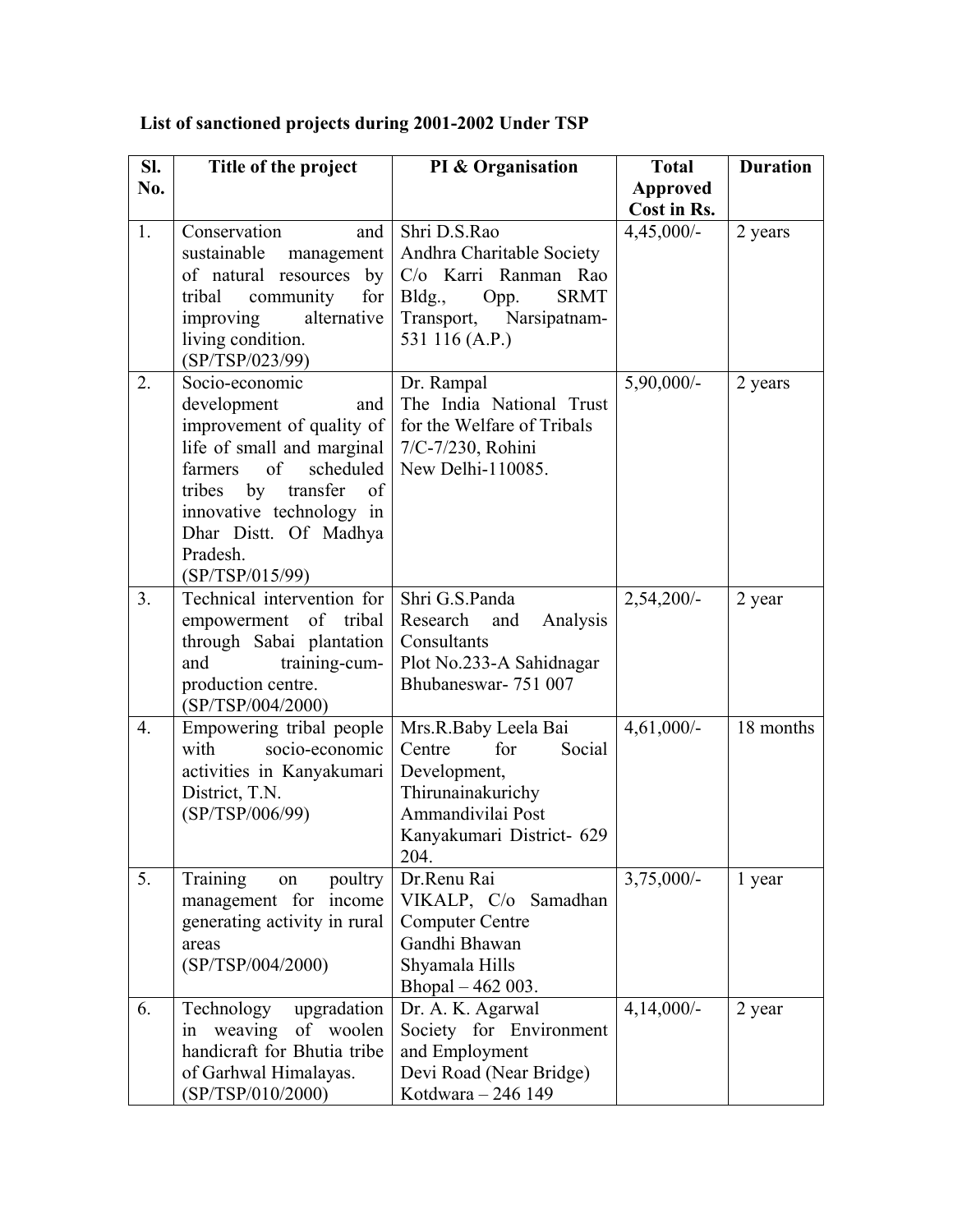| 7.  | Scientific<br>land                          | Sh. M.K. Satpathy           | $3,60,000/$ - | 1 years |
|-----|---------------------------------------------|-----------------------------|---------------|---------|
|     | management programme                        | Rural<br>Development        |               |         |
|     | for sustainable livelihood                  | Foundation, Kalipur         |               |         |
|     | in the tribal village                       | Fulwarkasba                 |               |         |
|     | (SP/TSP/024/2000)                           | Balasore - 756 003.         |               |         |
| 8.  | Sector reforms programme                    | Shri B.Sane                 | $2,82,000/-$  | 2 years |
|     | land use planning on water                  | Mahavir<br>KHOJ, Near       |               |         |
|     | natural<br>resources,                       | Bhavan                      |               |         |
|     | resources and sanitation                    | Near India Park             |               |         |
|     | through farmers eco-club.                   | Paratwada - 444 805         |               |         |
|     | (SP/TSP/001/2001)                           |                             |               |         |
| 9.  | of<br>Popularisation                        | Shri N.K.Verma              | 5,94,000/-    | 3 years |
|     | integrated fish-cum-duck                    | <b>VIRAM</b>                |               |         |
|     | farming<br>$\overline{\text{in}}$<br>tribal | Gramin Vikas<br>Swayam      |               |         |
|     | dominated block Chanho,                     | Sevi Sansthan               |               |         |
|     | Distt. Ranchi (Jharkhand)                   | Village Maradih             |               |         |
|     | generate<br>self-<br>to                     | Post Kuru                   |               |         |
|     | employment among the                        | Distt.Lohardaga-835<br>213  |               |         |
|     | rural women.                                | (Jharkhand)                 |               |         |
|     | (SP/TSP/007/2001)                           |                             |               |         |
| 10. | Technology management                       | Shri Rajan Sharma           | $4,53,000/-$  | 2 years |
|     | services<br>for<br>support                  | <b>SESS</b>                 |               |         |
|     | SCP/TSP<br>projects<br>in                   | New Delhi.                  |               |         |
|     | Rajasthan.                                  |                             |               |         |
|     | (SP/TSP/036/2000)                           |                             |               |         |
| 11. | Cultivation and processing                  | Ms.Ruby Sharma              | $9,41,000/-$  | 3 years |
|     | of medicinal and aromatic                   | Paryavaran<br>Sanrakshan    |               |         |
|     | plants used as tool for                     | Adivasi<br>Vikas<br>Evam    |               |         |
|     | socio-economic upliftment                   | Kendra                      |               |         |
|     | of Jaitpur tribals through                  | Jabalpur.                   |               |         |
|     | S&T inputs.                                 |                             |               |         |
|     | (SP/TSP/013/2000)                           |                             |               |         |
| 12. | Design<br>training                          | Shri D.Barua                | $3,18,000/-$  | 1 year  |
|     | Assam<br>programme<br>on                    | Gram Lok Seva Sangh         |               |         |
|     | Silki-Eri, Muga, Pat (silk)                 | Post Niz.Dhamdhama          |               |         |
|     | (SP/TSP/005/2000)                           | 781 349, District Nalbari   |               |         |
|     |                                             | (Assam)                     |               |         |
| 13. | for                                         | Shri K.Sree Kumar           | 5,94,000/-    |         |
|     | Employment                                  | Social                      |               | 3 years |
|     | Scheduled Tribes through                    | Gandhigram                  |               |         |
|     | training in<br>Information                  | Welfare & Study Centre      |               |         |
|     | Technology.                                 | <b>East Benglow</b>         |               |         |
|     | (SP/TSP/032/2000)                           | <b>Near Prince Printers</b> |               |         |
|     |                                             | Nedumanangadu               |               |         |
|     |                                             | Thiruvanthapura $-695541$   |               |         |
|     | Development of low-cost                     | Sh.M.S.Virdi                | $5,24,000/-$  | 2 years |
| 14. |                                             |                             |               |         |